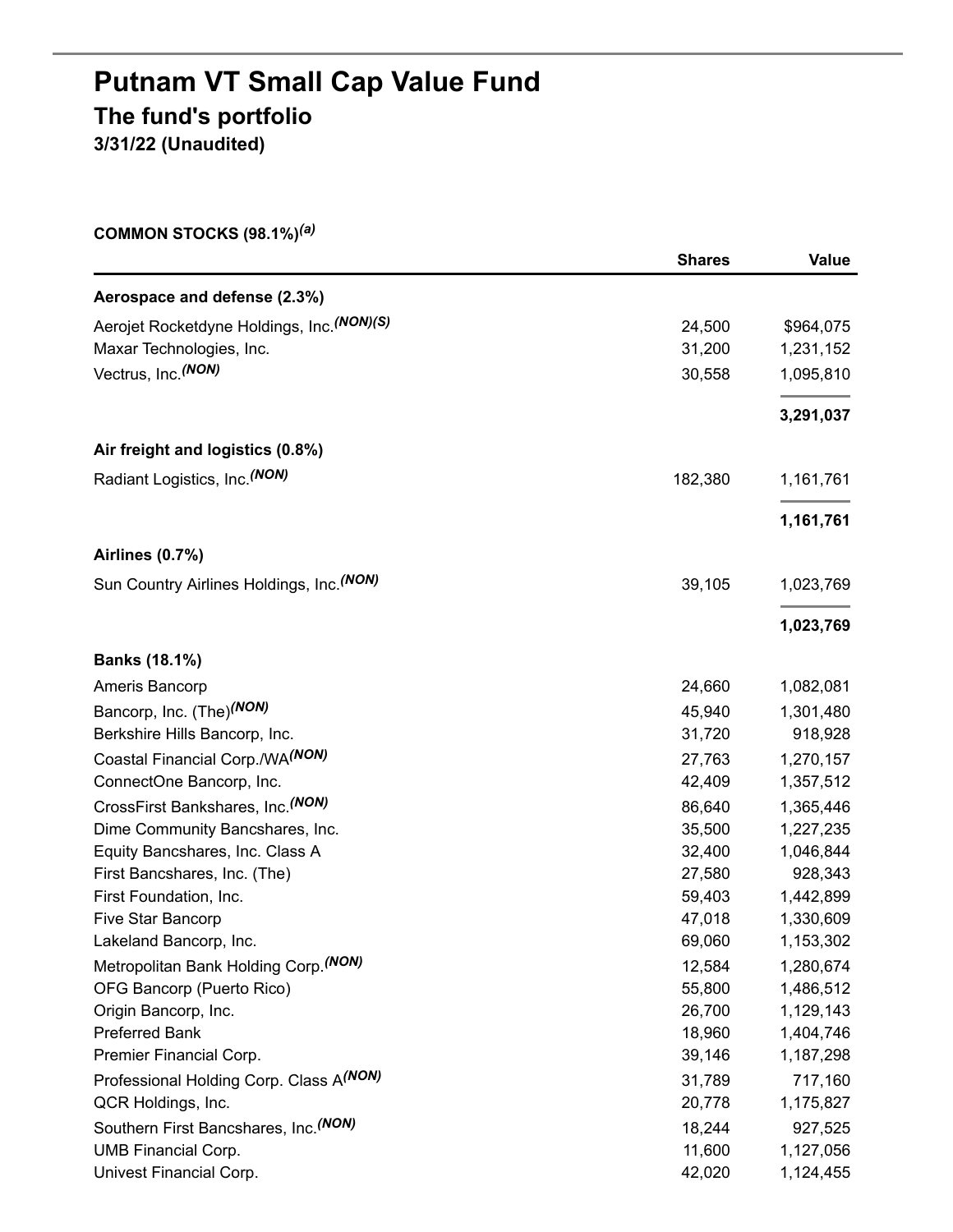|                                                          |         | 25,985,232 |
|----------------------------------------------------------|---------|------------|
| Building products (0.8%)                                 |         |            |
| Quanex Building Products Corp.                           | 57,286  | 1,202,433  |
|                                                          |         | 1,202,433  |
| Capital markets (0.8%)                                   |         |            |
| TPG, Inc. (NON)(S)                                       | 35,984  | 1,084,558  |
|                                                          |         | 1,084,558  |
| Chemicals (1.9%)                                         |         |            |
| Olin Corp.                                               | 26,080  | 1,363,462  |
| Tronox Holdings PLC Class A (United Kingdom)             | 71,000  | 1,405,090  |
|                                                          |         | 2,768,552  |
| Commercial services and supplies (4.4%)                  |         |            |
| ACCO Brands Corp.                                        | 159,000 | 1,272,000  |
| Aris Water Solution, Inc. Class A                        | 93,147  | 1,695,275  |
| Clean Harbors, Inc. <sup>(NON)</sup>                     | 12,740  | 1,422,294  |
| Deluxe Corp.                                             | 43,300  | 1,309,392  |
| SP Plus Corp. (NON)                                      | 18,700  | 586,432    |
|                                                          |         | 6,285,393  |
| <b>Communications equipment (1.1%)</b>                   |         |            |
| Aviat Networks, Inc. <sup>(NON)</sup>                    | 48,800  | 1,501,576  |
|                                                          |         | 1,501,576  |
| <b>Construction and engineering (2.9%)</b>               |         |            |
| APi Group Corp. (NON)                                    | 52,200  | 1,097,766  |
| Sterling Construction Co., Inc. (NON)                    | 58,757  | 1,574,688  |
| WillScot Mobile Mini Holdings Corp. (NON)                | 36,492  | 1,427,932  |
|                                                          |         | 4,100,386  |
| Diversified consumer services (1.3%)                     |         |            |
| Universal Technical Institute, Inc. (NON)                | 201,705 | 1,785,089  |
|                                                          |         | 1,785,089  |
| Electrical equipment (1.7%)                              |         |            |
| LSI Industries, Inc.                                     | 165,900 | 995,400    |
| nVent Electric PLC (United Kingdom)                      | 40,300  | 1,401,634  |
|                                                          |         | 2,397,034  |
| Electronic equipment, instruments, and components (0.9%) |         |            |
| Jabil, Inc.                                              | 20,227  | 1,248,613  |
|                                                          |         |            |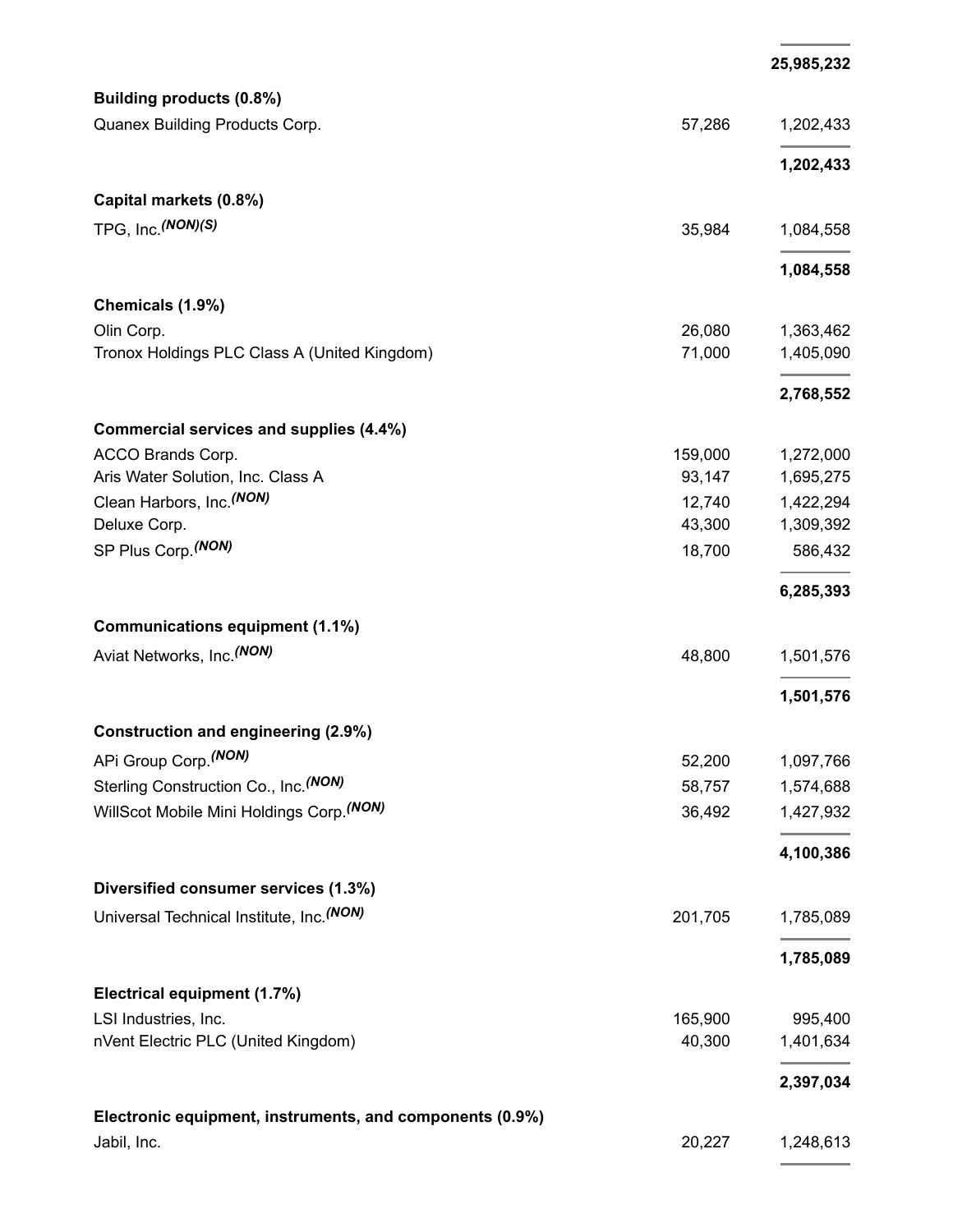| Energy equipment and services (1.2%)                |         |           |
|-----------------------------------------------------|---------|-----------|
| Newpark Resources, Inc. (NON)                       | 468,937 | 1,716,309 |
|                                                     |         | 1,716,309 |
| Entertainment (0.9%)                                |         |           |
| Lions Gate Entertainment Corp. Class A(NON)(S)      | 80,884  | 1,314,365 |
|                                                     |         | 1,314,365 |
| Equity real estate investment trusts (REITs) (6.1%) |         |           |
| Alpine Income Property Trust, Inc. <sup>(R)</sup>   | 63,152  | 1,187,258 |
| Apple Hospitality REIT, Inc. <sup>(R)</sup>         | 72,100  | 1,295,637 |
| Diversified Healthcare Trust <sup>(R)</sup>         | 359,528 | 1,150,490 |
| EPR Properties <sup>(R)</sup>                       | 24,460  | 1,338,207 |
| RLJ Lodging Trust <sup>(R)</sup>                    | 101,240 | 1,425,459 |
| Spirit Realty Capital, Inc. <sup>(R)</sup>          | 25,359  | 1,167,021 |
| Xenia Hotels & Resorts, Inc. (NON) (R)              | 59,980  | 1,157,014 |
|                                                     |         | 8,721,086 |
| Food and staples retail (0.6%)                      |         |           |
| Andersons, Inc. (The)                               | 15,680  | 788,077   |
|                                                     |         | 788,077   |
| Gas utilities (0.8%)                                |         |           |
| ONE Gas, Inc.                                       | 12,900  | 1,138,296 |
|                                                     |         | 1,138,296 |
| Health-care equipment and supplies (1.1%)           |         |           |
| Lantheus Holdings, Inc. (NON)                       | 28,940  | 1,600,671 |
|                                                     |         | 1,600,671 |
| Health-care providers and services (5.7%)           |         |           |
| Acadia Healthcare Co., Inc. (NON)                   | 19,205  | 1,258,504 |
| Aveanna Healthcare Holdings, Inc. (NON)             | 240,500 | 820,105   |
| Brookdale Senior Living, Inc. (NON)                 | 282,946 | 1,994,769 |
| Option Care Health, Inc. (NON)                      | 62,000  | 1,770,720 |
| RadNet, Inc. (NON)                                  | 42,520  | 951,172   |
| Tivity Health, Inc. <sup>(NON)</sup>                | 40,240  | 1,294,521 |
|                                                     |         | 8,089,791 |
| Hotels, restaurants, and leisure (1.6%)             |         |           |
| Brinker International, Inc. (NON)(S)                | 27,700  | 1,057,032 |
| Everi Holdings, Inc. (NON)                          | 59,000  | 1,239,000 |

**1,248,613**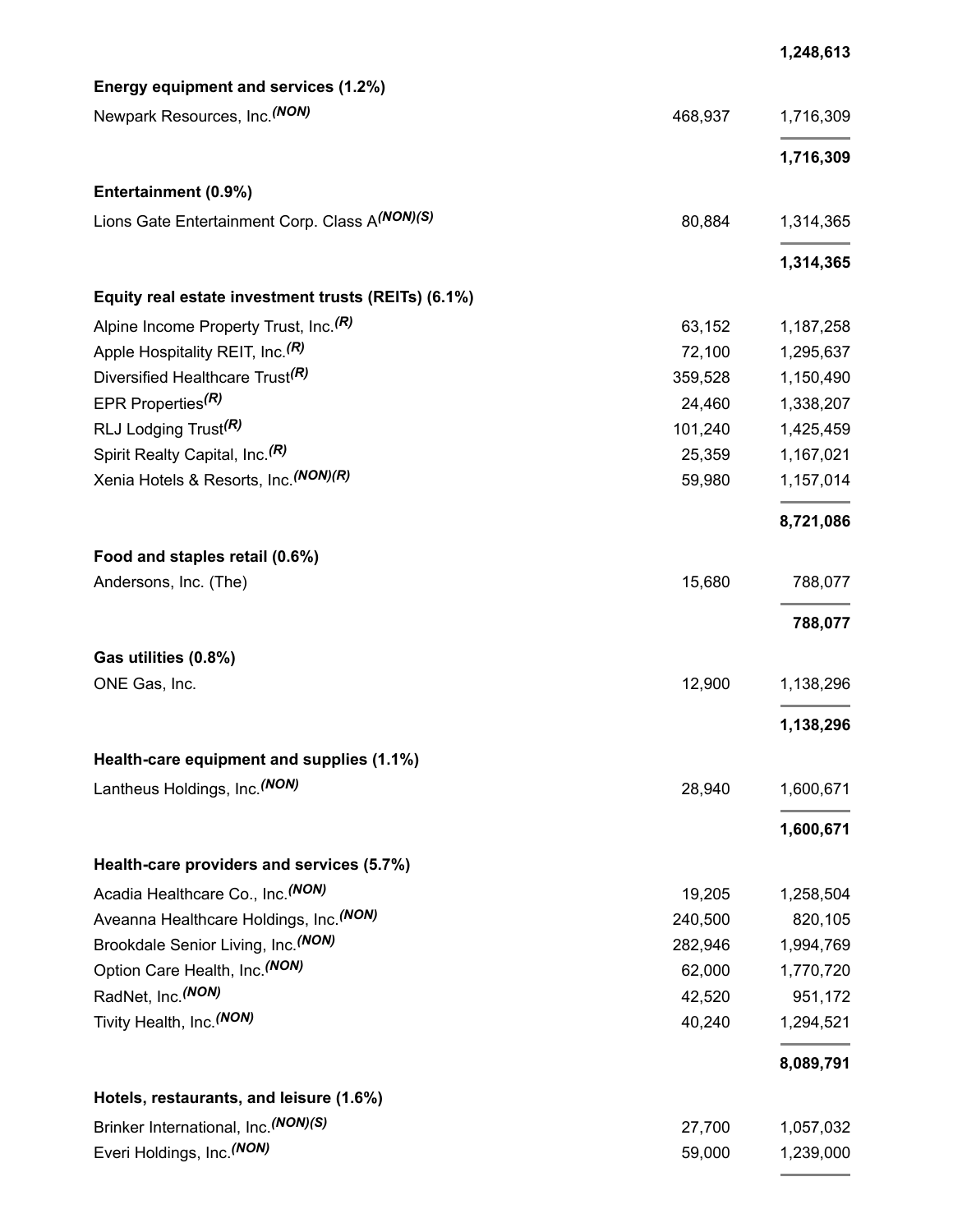|                                                                    |         | 2,296,032 |
|--------------------------------------------------------------------|---------|-----------|
| Household durables (0.5%)                                          |         |           |
| Hooker Furniture Corp.                                             | 40,500  | 767,070   |
|                                                                    |         | 767,070   |
| Insurance (1.6%)                                                   |         |           |
| Argo Group International Holdings, Ltd. (Bermuda)                  | 28,560  | 1,178,957 |
| Heritage Insurance Holdings, Inc.                                  | 159,780 | 1,140,829 |
|                                                                    |         | 2,319,786 |
| Interactive media and services (0.9%)                              |         |           |
| Ziff Davis, Inc. (NON)                                             | 13,300  | 1,287,174 |
|                                                                    |         | 1,287,174 |
| Internet and direct marketing retail (2.0%)                        |         |           |
| a.k.a. Brands Holding Corp. (NON)                                  | 263,700 | 1,165,554 |
| RumbleON, Inc. Class B(NON)(S)                                     | 47,900  | 1,638,659 |
|                                                                    |         | 2,804,213 |
| IT Services (4.6%)                                                 |         |           |
| Hackett Group, Inc. (The)                                          | 92,800  | 2,139,968 |
| IBEX, Ltd. (NON)                                                   | 72,890  | 1,161,867 |
| Limelight Networks, Inc. <sup>(NON)</sup>                          | 392,500 | 2,048,850 |
| Unisys Corp. (NON)                                                 | 56,840  | 1,228,312 |
|                                                                    |         | 6,578,997 |
| Leisure products (1.0%)                                            |         |           |
| Vista Outdoor, Inc. (NON)                                          | 40,668  | 1,451,441 |
|                                                                    |         | 1,451,441 |
| Machinery (4.0%)                                                   |         |           |
| Chart Industries, Inc. <sup>(NON)</sup>                            | 7,600   | 1,305,452 |
| Columbus McKinnon Corp./NY                                         | 26,959  | 1,143,062 |
| Crane Co.                                                          | 15,340  | 1,661,015 |
| Hillenbrand, Inc.                                                  | 26,100  | 1,152,837 |
| Mayville Engineering Co., Inc. (NON)                               | 48,203  | 451,662   |
|                                                                    |         | 5,714,028 |
| Metals and mining (5.1%)                                           |         |           |
| Alamos Gold, Inc. Class A (Canada)                                 | 130,080 | 1,095,274 |
| Commercial Metals Co.                                              | 31,500  | 1,311,030 |
| Ferroglobe Representation & Warranty Insurance                     |         |           |
| Trust <sup>(NON)</sup>                                             | 102,740 |           |
| Haynes International, Inc.                                         | 36,456  | 1,553,026 |
| Major Drilling Group International, Inc. (Canada) <sup>(NON)</sup> | 212,580 | 2,069,431 |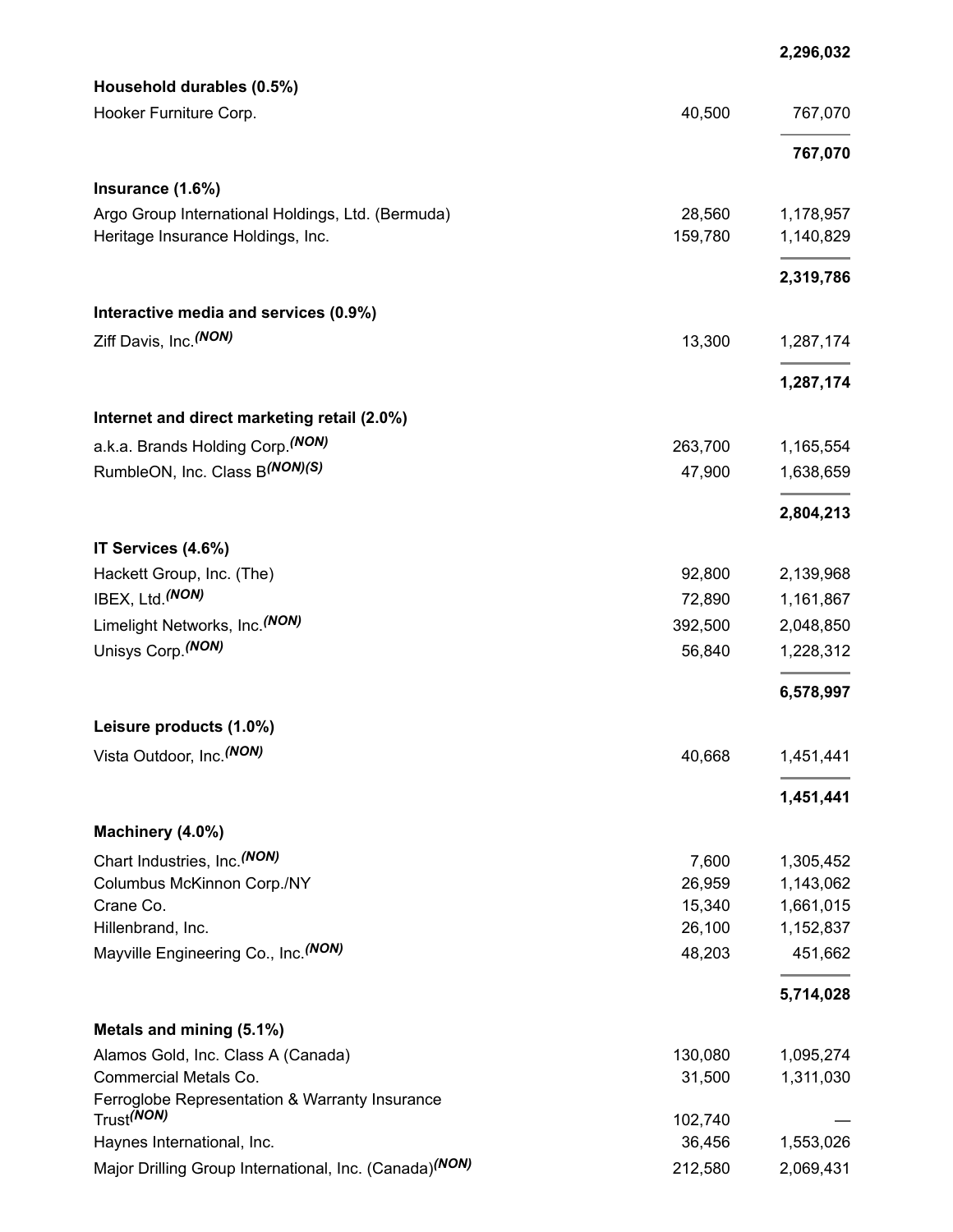| Ryerson Holding Corp.                                 | 37,400  | 1,309,748 |
|-------------------------------------------------------|---------|-----------|
|                                                       |         | 7,338,509 |
| Mortgage real estate investment trusts (REITs) (2.2%) |         |           |
| Ladder Capital Corp. <sup>(R)</sup>                   | 137,012 | 1,626,332 |
| New Residential Investment Corp. <sup>(R)</sup>       | 132,180 | 1,451,336 |
|                                                       |         | 3,077,668 |
| Multi-utilities (0.7%)                                |         |           |
| Unitil Corp.                                          | 19,580  | 976,650   |
|                                                       |         | 976,650   |
| Oil, gas, and consumable fuels (5.9%)                 |         |           |
| CNX Resources Corp. (NON) (S)                         | 96,420  | 1,997,822 |
| Magnolia Oil & Gas Corp. Class A                      | 97,785  | 2,312,616 |
| Scorpio Tankers, Inc. <sup>(S)</sup>                  | 63,800  | 1,364,044 |
| SM Energy Co.                                         | 68,446  | 2,665,972 |
|                                                       |         | 8,340,454 |
| Pharmaceuticals (0.9%)                                |         |           |
| Antares Pharma, Inc. (NON)                            | 299,120 | 1,226,392 |
|                                                       |         | 1,226,392 |
| Professional services (1.2%)                          |         |           |
| ICF International, Inc.                               | 17,840  | 1,679,458 |
|                                                       |         | 1,679,458 |
| Semiconductors and semiconductor equipment (1.7%)     |         |           |
| Photronics, Inc. <sup>(NON)</sup>                     | 76,180  | 1,292,775 |
| Rambus, Inc. <sup>(NON)</sup>                         | 34,340  | 1,095,103 |
|                                                       |         | 2,387,878 |
| Software (0.7%)                                       |         |           |
| Verra Mobility Corp. (NON)                            | 63,738  | 1,037,655 |
|                                                       |         | 1,037,655 |
| Specialty retail (0.8%)                               |         |           |
| Citi Trends, Inc. <sup>(NON)</sup>                    | 38,277  | 1,172,233 |
|                                                       |         | 1,172,233 |
| Technology hardware, storage, and peripherals (0.9%)  |         |           |
| Super Micro Computer, Inc. (NON)                      | 34,300  | 1,305,801 |
|                                                       |         | 1,305,801 |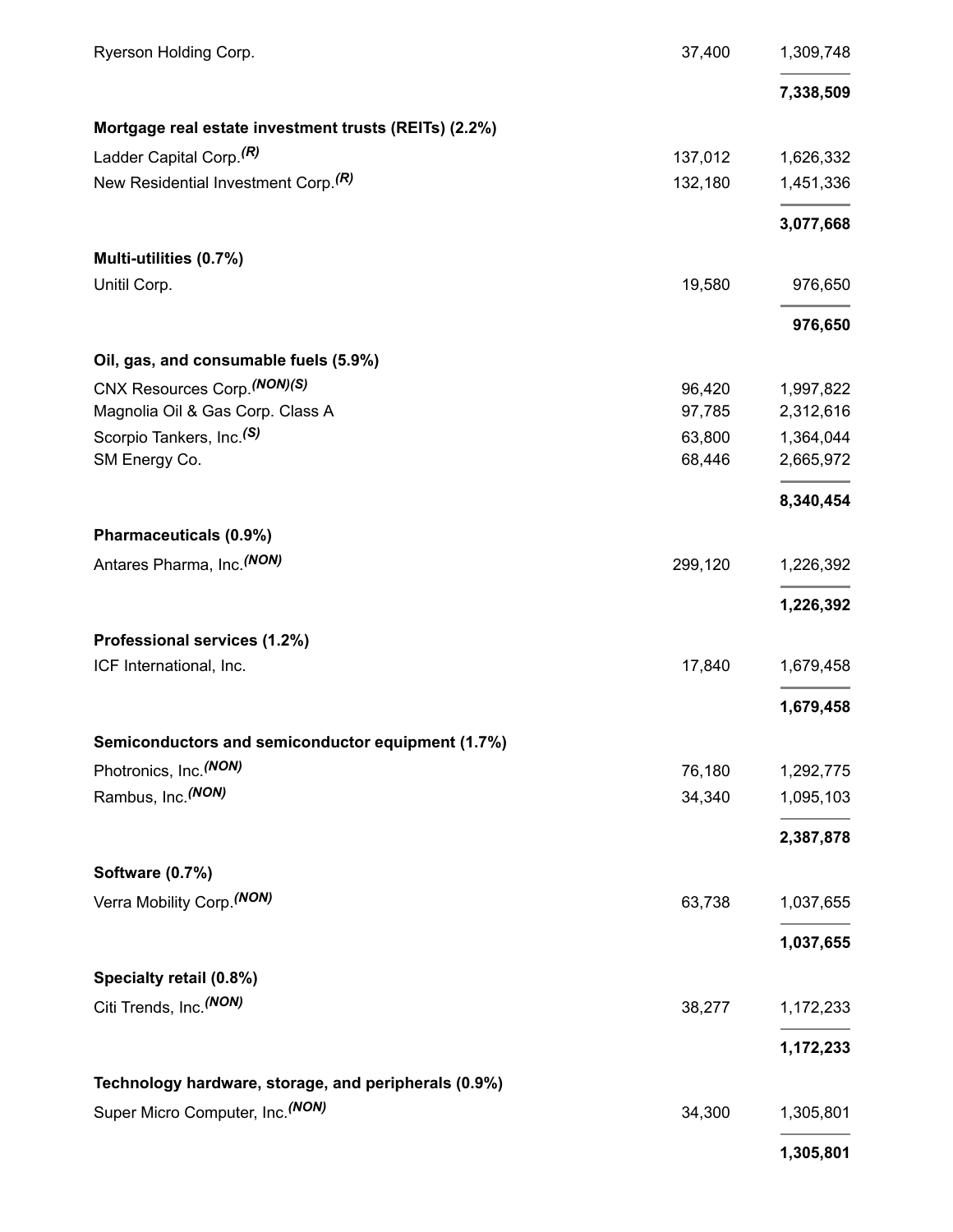| Total common stocks (cost \$122,840,896)                                  |         | \$139,903,166 |
|---------------------------------------------------------------------------|---------|---------------|
|                                                                           |         | 5,926,915     |
| Titan Machinery, Inc. (NON)                                               | 46,720  | 1,320,307     |
| MRC Global, Inc. <sup>(NON)</sup>                                         | 161,120 | 1,918,939     |
| Karat Packaging, Inc. (NON)                                               | 52,302  | 1,038,195     |
| Custom Truck One Source, Inc. (NON)(S)                                    | 196,600 | 1,649,474     |
| Trading companies and distributors (4.2%)                                 |         | 1,159,741     |
| Turning Point Brands, Inc.                                                | 34,100  | 1,159,741     |
| <b>Tobacco (0.8%)</b>                                                     |         |               |
|                                                                           |         | 2,575,645     |
| Walker & Dunlop, Inc.                                                     | 11,140  | 1,441,739     |
| Thrifts and mortgage finance (1.8%)<br>Bridgewater Bancshares, Inc. (NON) | 67,980  | 1,133,906     |
|                                                                           |         | 1,275,398     |
| Unifi, Inc. (NON)                                                         | 70,464  | 1,275,398     |
| Textiles, apparel, and luxury goods (0.9%)                                |         |               |

#### **INVESTMENT COMPANIES (1.6%)** *(a)*

|                                               | <b>Shares</b> | Value       |
|-----------------------------------------------|---------------|-------------|
| PennantPark Investment Corp.                  | 159,780       | \$1,243,088 |
| Trinity Capital, Inc.                         | 53.565        | 1.034.340   |
|                                               |               |             |
| Total investment companies (cost \$1,698,573) |               | \$2,277,428 |

#### **SHORT-TERM INVESTMENTS (6.4%)** *(a)*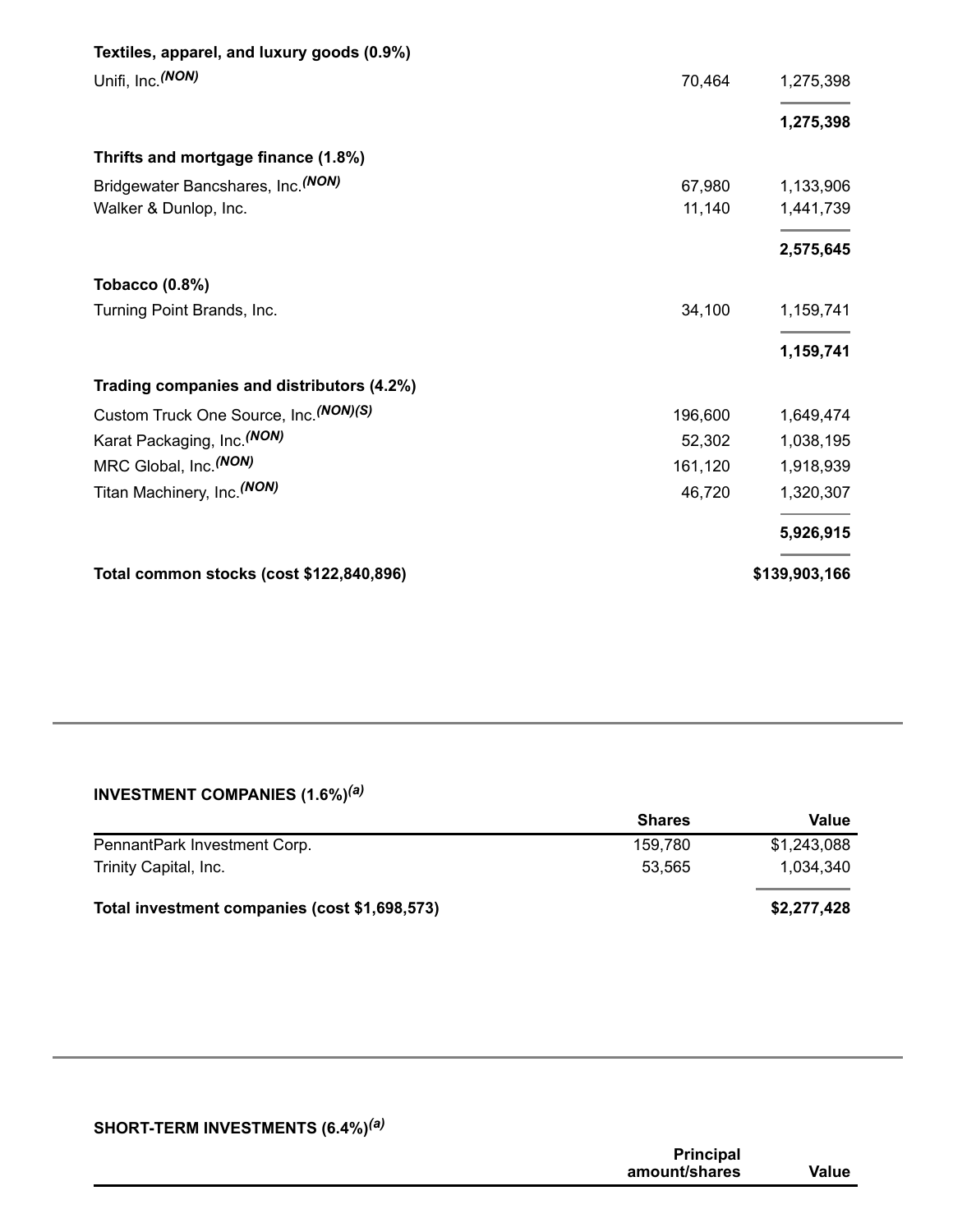| Interest in \$384,728,000 joint tri-party repurchase<br>agreement dated 3/31/2022 with BofA Securities, Inc.<br>due 4/1/2022 - maturity value of \$983,008 for an effective<br>yield of 0.300% (collateralized by Agency Mortgage-<br>Backed Securities with coupon rates ranging from<br>2.000% to 4.500% and due dates ranging from 2/1/2042<br>to 3/1/2052, valued at \$392,422,560) |               | \$983,000 | \$983,000     |
|-----------------------------------------------------------------------------------------------------------------------------------------------------------------------------------------------------------------------------------------------------------------------------------------------------------------------------------------------------------------------------------------|---------------|-----------|---------------|
| Putnam Cash Collateral Pool, LLC 0.37% (AFF)                                                                                                                                                                                                                                                                                                                                            | <b>Shares</b> | 8,128,041 | 8,128,041     |
| Total short-term investments (cost \$9,111,041)                                                                                                                                                                                                                                                                                                                                         |               |           | \$9,111,041   |
| <b>TOTAL INVESTMENTS</b>                                                                                                                                                                                                                                                                                                                                                                |               |           |               |
| Total investments (cost \$133,650,510)                                                                                                                                                                                                                                                                                                                                                  |               |           | \$151,291,635 |

#### **WRITTEN OPTIONS OUTSTANDING at 3/31/22 (premiums \$5,129) (Unaudited)**

| Counterparty             | <b>Expiration</b><br>date/<br>strike price | <b>Notional</b><br>amount | <b>Contract</b><br>amount | Value   |
|--------------------------|--------------------------------------------|---------------------------|---------------------------|---------|
| JPMorgan Chase Bank N.A. |                                            |                           |                           |         |
| Olin Corp. (Put)         | May-22/\$47.00                             | \$159,611                 | \$3,053                   | \$5,838 |
| Total                    |                                            |                           |                           | \$5,838 |

### **Notes to the fund's portfolio**

Unless noted otherwise, the notes to the fund's portfolio are for the close of the fund's reporting period, which ran from January 1, 2022 through March 31, 2022 (the reporting period). Within the following notes to the portfolio, references to "Putnam Management" represent Putnam Investment Management, LLC, the fund's manager, an indirect whollyowned subsidiary of Putnam Investments, LLC, references to "ASC 820" represent Accounting Standards Codification 820 *Fair Value Measurements and Disclosures* and references to "OTC", if any, represent over-the-counter.

*(a)* Percentages indicated are based on net assets of \$142,540,367.

*(NON)* This security is non-income-producing.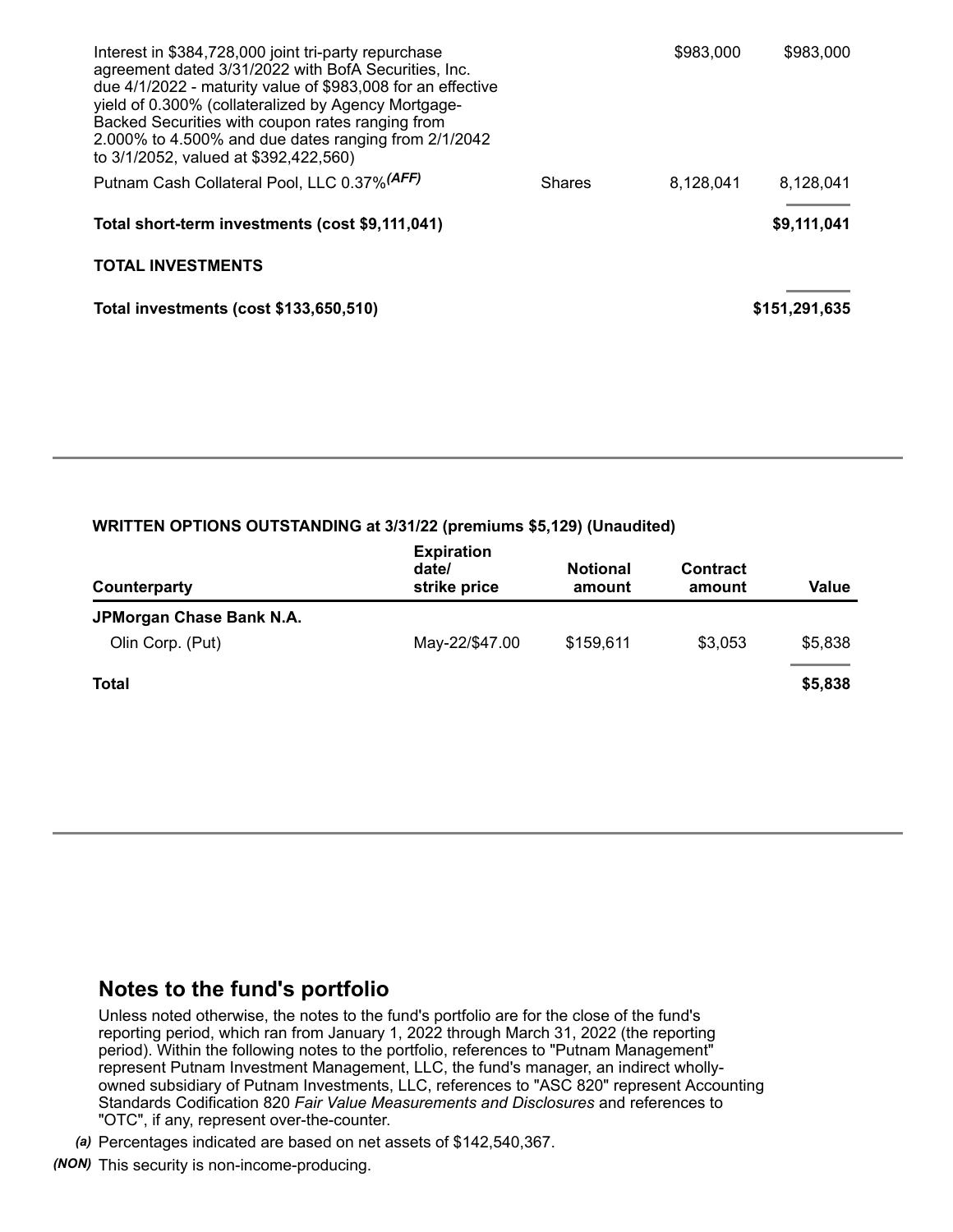*(AFF)* Affiliated company. For investments in Putnam Cash Collateral Pool, the rate quoted in the security description is the annualized 7-day yield of the fund at the close of the reporting period. Transactions during the period with any company which is under common ownership or control were as follows:

| Name of affiliate                      | <b>Fair value</b><br>as of<br>12/31/21 | <b>Purchase</b><br>cost               | proceeds  | Sale Investment<br>income | <b>Shares</b><br>outstanding<br>and fair<br>value as of<br>3/31/22 |
|----------------------------------------|----------------------------------------|---------------------------------------|-----------|---------------------------|--------------------------------------------------------------------|
| <b>Short-term investments</b>          |                                        |                                       |           |                           |                                                                    |
| Putnam Cash Collateral<br>Pool. LLC*#  |                                        | \$7,233,470 \$14,503,026 \$13,608,455 |           | \$2,054                   | \$8,128,041                                                        |
| Putnam Short Term<br>Investment Fund** | 1,014,103                              | 915,395                               | 1,929,498 | 61                        |                                                                    |
| Tatal Chart tarms                      |                                        |                                       |           |                           |                                                                    |

## **Total Short-term**

**investments \$8,247,573 \$15,418,421 \$15,537,953 \$2,115 \$8,128,041**

\* The fund may lend securities, through its agent, to qualified borrowers in order to earn additional income. The loans are collateralized by cash in an amount at least equal to the fair value of the securities loaned. The fair value of securities loaned is determined daily and any additional required collateral is allocated to the fund on the next business day. The remaining maturities of the securities lending transactions are considered overnight and continuous. The risk of borrower default will be borne by the fund's agent; the fund will bear the risk of loss with respect to the investment of the cash collateral. The fund receives cash collateral, which is invested in Putnam Cash Collateral Pool, LLC, a limited liability company managed by an affiliate of Putnam Management. Investments in Putnam Cash Collateral Pool, LLC are valued at its closing net asset value each business day. There are no management fees charged to Putnam Cash Collateral Pool, LLC and there were no realized or unrealized gains or losses during the period.

# At the close of the reporting period, the fund received cash collateral of \$8,128,041 for securities loaned. The rate quoted in the security description is the annualized 7-day yield at the close of the reporting period. At the close of the reporting period, the value of securities loaned amounted to \$7,894,400.

\*\* Management fees charged to Putnam Short Term Investment Fund have been waived by Putnam Management. There were no realized or unrealized gains or losses during the period.

- *(R)* Real Estate Investment Trust.
- *(S)* This security is on loan, in part or in entirety, at the close of the reporting period. At the close of the reporting period, the fund maintained liquid assets totaling \$143,491 to cover certain derivative contracts.

**Security valuation:** Portfolio securities and other investments are valued using policies and procedures adopted by the Board of Trustees. The Trustees have formed a Pricing Committee to oversee the implementation of these procedures and have delegated responsibility for valuing the fund's assets in accordance with these procedures to Putnam Management. Putnam Management has established an internal Valuation Committee that is responsible for making fair value determinations, evaluating the effectiveness of the pricing policies of the fund and reporting to the Pricing Committee.

Investments for which market quotations are readily available are valued at the last reported sales price on their principal exchange, or official closing price for certain markets, and are classified as Level 1 securities under ASC 820. If no sales are reported, as in the case of some securities that are traded OTC, a security is valued at its last reported bid price and is generally categorized as a Level 2 security.

Investments in open-end investment companies (excluding exchange-traded funds), if any, which can be classified as Level 1 or Level 2 securities, are valued based on their net asset value. The net asset value of such investment companies equals the total value of their assets less their liabilities and divided by the number of their outstanding shares.

Many securities markets and exchanges outside the U.S. close prior to the scheduled close of the New York Stock Exchange and therefore the closing prices for securities in such markets or on such exchanges may not fully reflect events that occur after such close but before the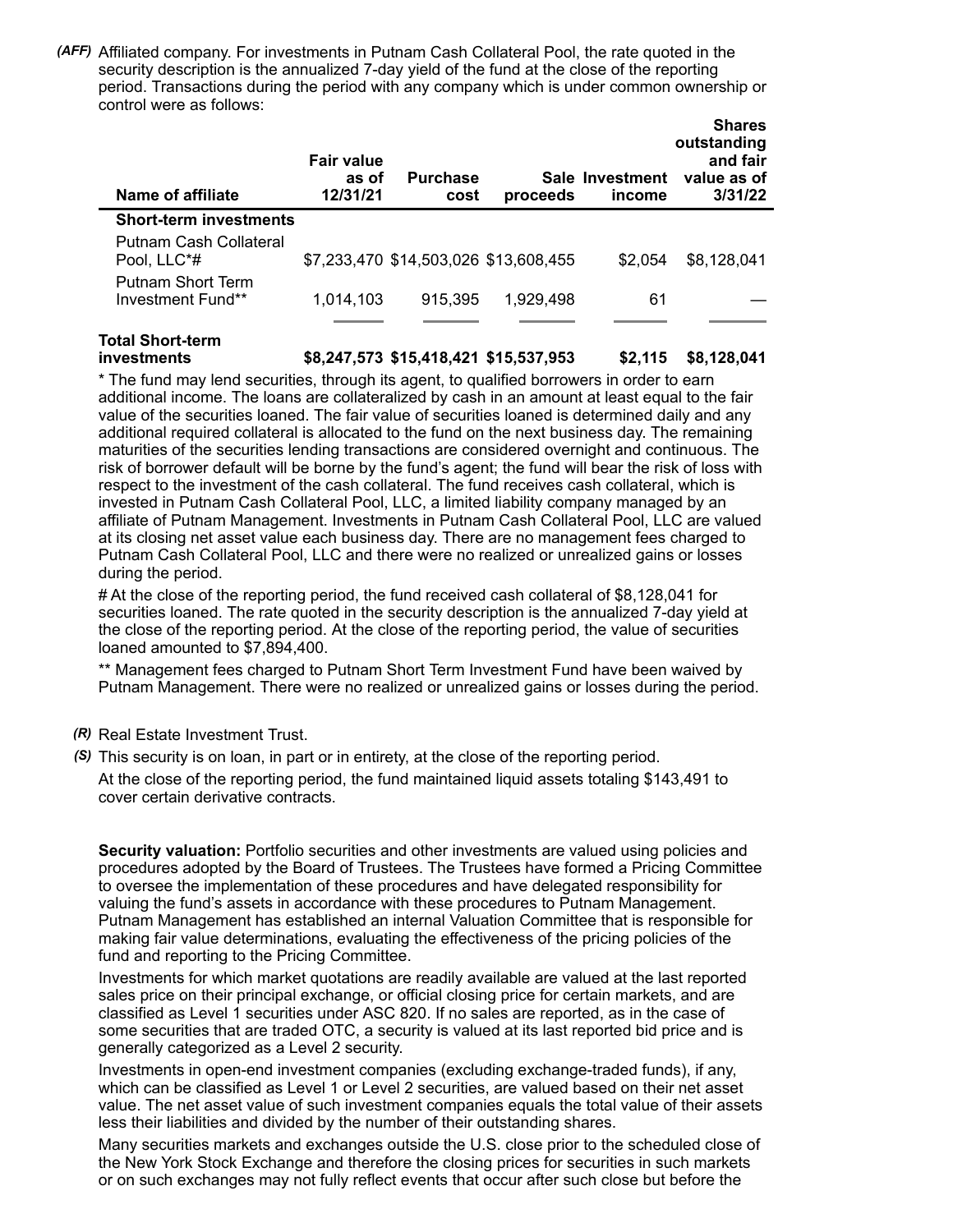scheduled close of the New York Stock Exchange. Accordingly, on certain days, the fund will fair value certain foreign equity securities taking into account multiple factors including movements in the U.S. securities markets, currency valuations and comparisons to the valuation of American Depository Receipts, exchange-traded funds and futures contracts. The foreign equity securities, which would generally be classified as Level 1 securities, will be transferred to Level 2 of the fair value hierarchy when they are valued at fair value. The number of days on which fair value prices will be used will depend on market activity and it is possible that fair value prices will be used by the fund to a significant extent. Securities quoted in foreign currencies, if any, are translated into U.S. dollars at the current exchange rate. Short-term securities with remaining maturities of 60 days or less are valued using an independent pricing service approved by the Trustees, and are classified as Level 2 securities.

To the extent a pricing service or dealer is unable to value a security or provides a valuation that Putnam Management does not believe accurately reflects the security's fair value, the security will be valued at fair value by Putnam Management in accordance with policies and procedures approved by the Trustees. Certain investments, including certain restricted and illiquid securities and derivatives, are also valued at fair value following procedures approved by the Trustees. These valuations consider such factors as significant market or specific security events such as interest rate or credit quality changes, various relationships with other securities, discount rates, U.S. Treasury, U.S. swap and credit yields, index levels, convexity exposures, recovery rates, sales and other multiples and resale restrictions. These securities are classified as Level 2 or as Level 3 depending on the priority of the significant inputs.

To assess the continuing appropriateness of fair valuations, the Valuation Committee reviews and affirms the reasonableness of such valuations on a regular basis after considering all relevant information that is reasonably available. Such valuations and procedures are reviewed periodically by the Trustees. The fair value of securities is generally determined as the amount that the fund could reasonably expect to realize from an orderly disposition of such securities over a reasonable period of time. By its nature, a fair value price is a good faith estimate of the value of a security in a current sale and does not reflect an actual market price, which may be different by a material amount.

**Repurchase agreements:** The fund, or any joint trading account, through its custodian, receives delivery of the underlying securities, the fair value of which at the time of purchase is required to be in an amount at least equal to the resale price, including accrued interest. Collateral for certain tri-party repurchase agreements, which totaled \$1,002,660 at the end of the reporting period, is held at the counterparty's custodian in a segregated account for the benefit of the fund and the counterparty. Putnam Management is responsible for determining that the value of these underlying securities is at all times at least equal to the resale price, including accrued interest. In the event of default or bankruptcy by the other party to the agreement, retention of the collateral may be subject to legal proceedings.

**Options contracts:** The fund used options contracts to hedge against changes in values of securities it owns, owned or expects to own, to generate additional income for the portfolio, to enhance the return on securities owned and to manage downside risks.

The potential risk to the fund is that the change in value of options contracts may not correspond to the change in value of the hedged instruments. In addition, losses may arise from changes in the value of the underlying instruments if there is an illiquid secondary market for the contracts, if interest or exchange rates move unexpectedly or if the counterparty to the contract is unable to perform. Realized gains and losses on purchased options are included in realized gains and losses on investment securities. If a written call option is exercised, the premium originally received is recorded as an addition to sales proceeds. If a written put option is exercised, the premium originally received is recorded as a reduction to the cost of investments.

Exchange-traded options are valued at the last sale price or, if no sales are reported, the last bid price for purchased options and the last ask price for written options. OTC traded options are valued using prices supplied by dealers.

Options on swaps are similar to options on securities except that the premium paid or received is to buy or grant the right to enter into a previously agreed upon interest rate or credit default contract. Forward premium swap options contracts include premiums that have extended settlement dates. The delayed settlement of the premiums is factored into the daily valuation of the option contracts. In the case of interest rate cap and floor contracts, in return for a premium, ongoing payments between two parties are based on interest rates exceeding a specified rate, in the case of a cap contract, or falling below a specified rate in the case of a floor contract.

For the fund's average contract amount on options contracts, see the appropriate table at the end of these footnotes.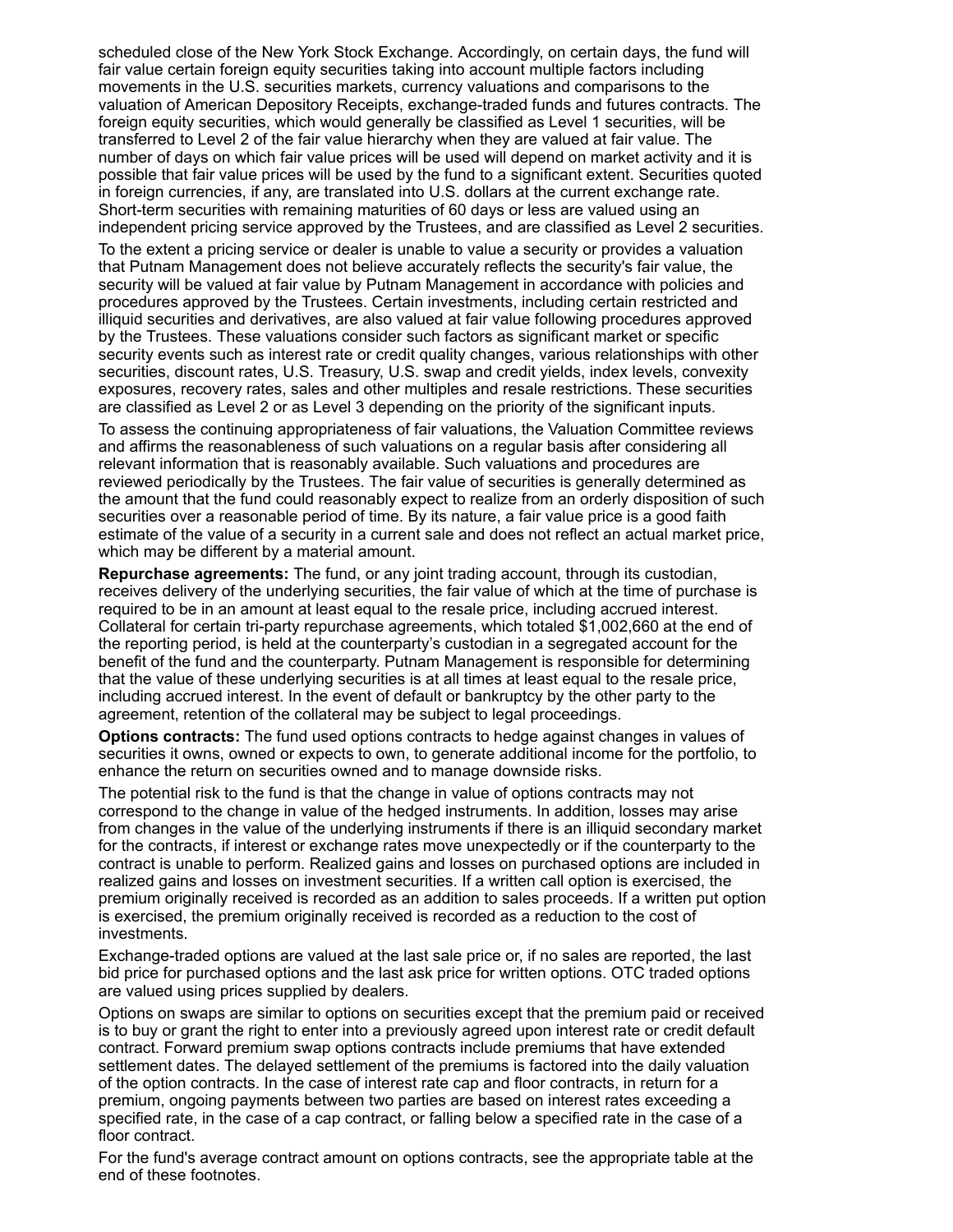**Master agreements:** The fund is a party to ISDA (International Swaps and Derivatives Association, Inc.) Master Agreements (Master Agreements) with certain counterparties that govern OTC derivative and foreign exchange contracts entered into from time to time. The Master Agreements may contain provisions regarding, among other things, the parties' general obligations, representations, agreements, collateral requirements, events of default and early termination. With respect to certain counterparties, in accordance with the terms of the Master Agreements, collateral posted to the fund is held in a segregated account by the fund's custodian and, with respect to those amounts which can be sold or repledged, is presented in the fund's portfolio.

Collateral pledged by the fund is segregated by the fund's custodian and identified in the fund's portfolio. Collateral can be in the form of cash or debt securities issued by the U.S. Government or related agencies or other securities as agreed to by the fund and the applicable counterparty. Collateral requirements are determined based on the fund's net position with each counterparty.

Termination events applicable to the fund may occur upon a decline in the fund's net assets below a specified threshold over a certain period of time. Termination events applicable to counterparties may occur upon a decline in the counterparty's long-term and short-term credit ratings below a specified level. In each case, upon occurrence, the other party may elect to terminate early and cause settlement of all derivative and foreign exchange contracts outstanding, including the payment of any losses and costs resulting from such early termination, as reasonably determined by the terminating party. Any decision by one or more of the fund's counterparties to elect early termination could impact the fund's future derivative activity.

At the close of the reporting period, the fund had a net liability position of \$5,838 on open derivative contracts subject to the Master Agreements. There was no collateral posted by the fund at period end for these agreements.

ASC 820 establishes a three-level hierarchy for disclosure of fair value measurements. The valuation hierarchy is based upon the transparency of inputs to the valuation of the fund's investments. The three levels are defined as follows:

**Level 1:** Valuations based on quoted prices for identical securities in active markets.

**Level 2:** Valuations based on quoted prices in markets that are not active or for which all significant inputs are observable, either directly or indirectly.

**Level 3:** Valuations based on inputs that are unobservable and significant to the fair value measurement.

The following is a summary of the inputs used to value the fund's net assets as of the close of the reporting period:

|                                   | <b>Valuation inputs</b> |         |         |  |
|-----------------------------------|-------------------------|---------|---------|--|
| <b>Investments in securities:</b> | Level 1                 | Level 2 | Level 3 |  |
| <b>Common stocks*:</b>            |                         |         |         |  |
| Communication services            | \$2,601,539             | $s-$    | \$—     |  |
| Consumer discretionary            | 11,551,476              |         |         |  |
| Consumer staples                  | 1,947,818               |         |         |  |
| Energy                            | 10,056,763              |         |         |  |
| <b>Financials</b>                 | 35,042,889              |         |         |  |
| Health care                       | 10,916,854              |         |         |  |
| Industrials                       | 32,782,214              |         |         |  |
| Information technology            | 14,060,520              |         |         |  |